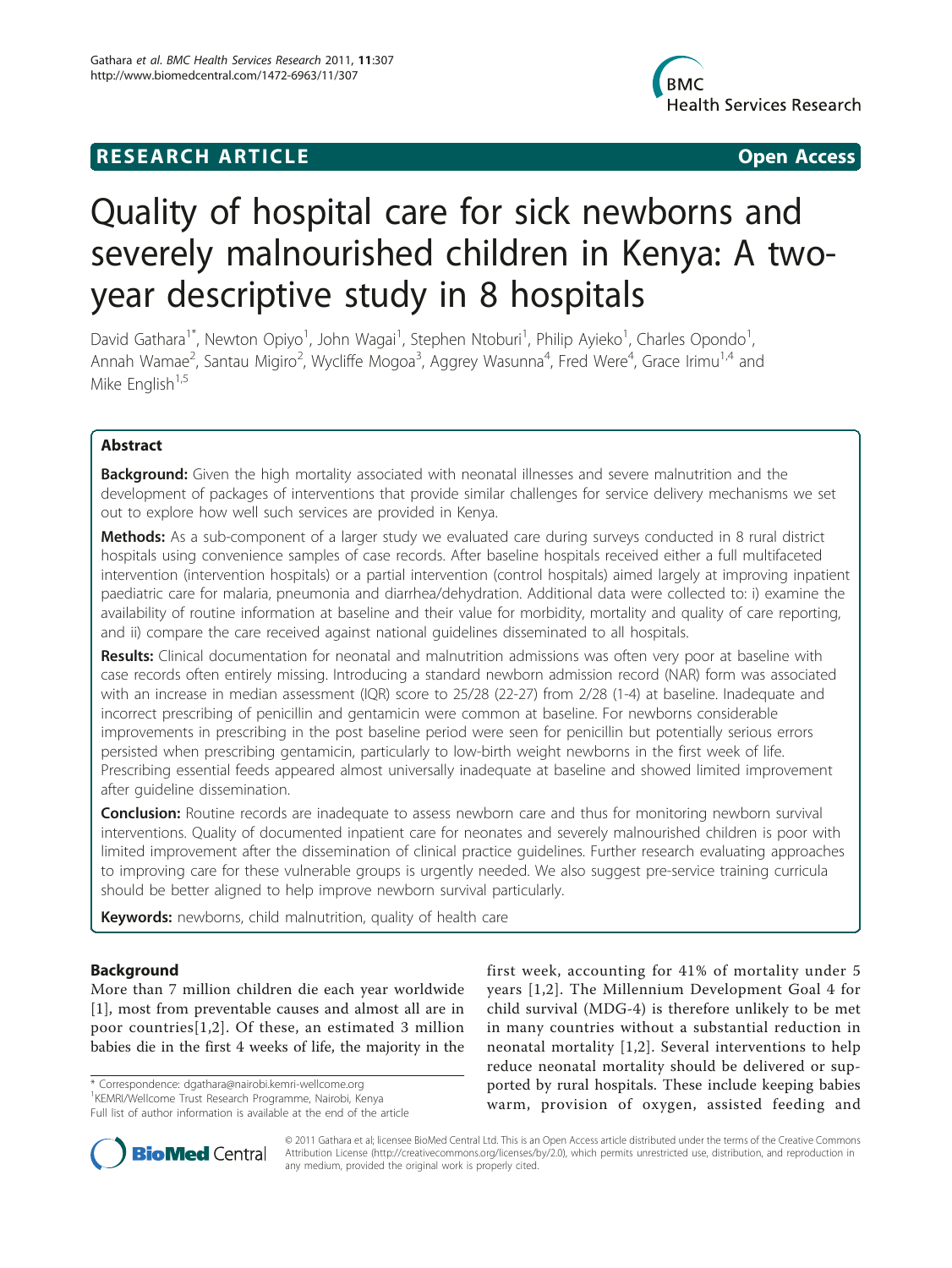administration of antibiotics [\[3](#page-5-0)-[5](#page-5-0)]. From a system perspective, these elements of care have much in common with those required for another highly vulnerable patient population, those with severe acute malnutrition, whose care is organized by the World Health Organization (WHO) into 10 steps [[6,7](#page-5-0)]. However, in reports from African hospital settings mortality in both these vulnerable groups is often at least 20% [[8-10\]](#page-5-0). At least for malnutrition much of this high inpatient mortality has been attributed to provision of inappropriate and poor quality clinical care [[8,11\]](#page-5-0).

Given the high mortality of these conditions and the development of packages of interventions that provide similar challenges for service delivery mechanisms we set out to explore how well such services are provided in Kenya, conducting a descriptive study while undertaking a parent multi-centre intervention study [[12-](#page-5-0)[14\]](#page-6-0). Our aim, using a simple set of indicators, was to provide basic data on quality of care helping to define the level of need for improvement and to inform design of future intervention studies.

# Methods

#### Study design and participants

The study was conducted in eight district hospitals, initially identified on the basis of five district-specific criteria (additional file [1\)](#page-5-0) and hospital workload statistics requiring a minimum of 1000 paediatric admissions and 1200 deliveries per year [\[12,13\]](#page-5-0). The location of the hospitals and basic facility characteristics are described in detail elsewhere[[13\]](#page-5-0). In brief the parent study was a parallel group, controlled intervention study with hospitals randomized into full  $(n = 4)$  or partial (referred to as control,  $n = 4$ ) intervention groups [[13\]](#page-5-0). The parent study design, the process of developing the intervention and the contexts within which the study intervention was delivered are described in detail elsewhere[[13](#page-5-0)].

Data reported here were collected on admission episodes for sick newborns aged 0-7 days and malnourished children aged 6-59 months by retrospectively examining records during hospital surveys conducted at baseline and subsequently over a period of 1.5 years. These data, collected as part of an exploratory substudy, were aimed at: i) Examining the availability of routine data at baseline and their value for routine morbidity, mortality and quality of care reporting, ii) gaining preliminary data on quality of care and initial insights into the degree to which provision of new job aides and guidelines might influence the quality of care.

#### Study intervention

The intervention was designed by the research team in collaboration with the Ministry of Health. The research team visited all sites before randomization and conducted a comprehensive baseline survey (survey 1). We employed a multi-faceted intervention aiming to improve paediatric care in Kenyan district hospitals through implementing best-practice guidelines for common severe childhood illnesses. The intervention's aspects relevant to the sub-component of the study examining care of newborns and cases of severe malnutrition included: a) provision to all hospitals of evidence based clinical practice guidelines booklets and wall-charts, these included advice on treatment for sick newborns and severely malnourished children including drug dosage tables and feed volume charts; b) provision to all hospitals of standard neonatal and pediatric admission record forms; and c) a 5.5 day training, spanning care of the sick newborn and child in intervention hospitals [\[12](#page-5-0)], or a 1.5 day guideline seminar on the same topics but using lectures only provided to control hospitals. Supervision, feedback and facilitation, provided to intervention hospitals only, [\[12,](#page-5-0)[14](#page-6-0)] largely focused on availability of hospital resources for newborn and paediatric inpatient care [\[15](#page-6-0)] and the quality of care provided to infants and children on paediatric wards with pneumonia, diarrhea, and malaria. Therefore, although the term control hospital is used in this report both groups received interventions after baseline that varied in intensity. The primary study endpoints were largely based on the quality of care provided to children with pneumonia, diarrhea, and malaria and are reported elsewhere [\[16\]](#page-6-0).

#### Sample size and data collection

We were aware that considerable problems have existed in identifying neonatal and malnutrition case records in Kenyan hospitals [\[17](#page-6-0)]. Our aim was therefore to identify 30 records for each from every hospital during surveys at baseline (survey 1) and at approximately: 5-6 months post-intervention (survey 2), 11-12 months post-intervention (survey 3) and 18 months post-intervention (survey 4). Data thus represent a convenience sample, with retrieval of records beginning with those nearest in time to the survey and extending back in time until 30 records had been identified or until a maximum period of 6 months prior to the survey had been exhausted. Data collection was performed by a trained survey team abstracting information from case records into structured questionnaires and used strict, standard operating procedures. A 10% random sample of records was independently abstracted by a team supervisor and results of the two procedures compared. Agreement rates were consistently greater than 95%. All data were subsequently double entered and verified using Microsoft Access<sup>®</sup>.

#### Indicators

Based on the key messages in the training and guidelines provided after baseline surveys and using these as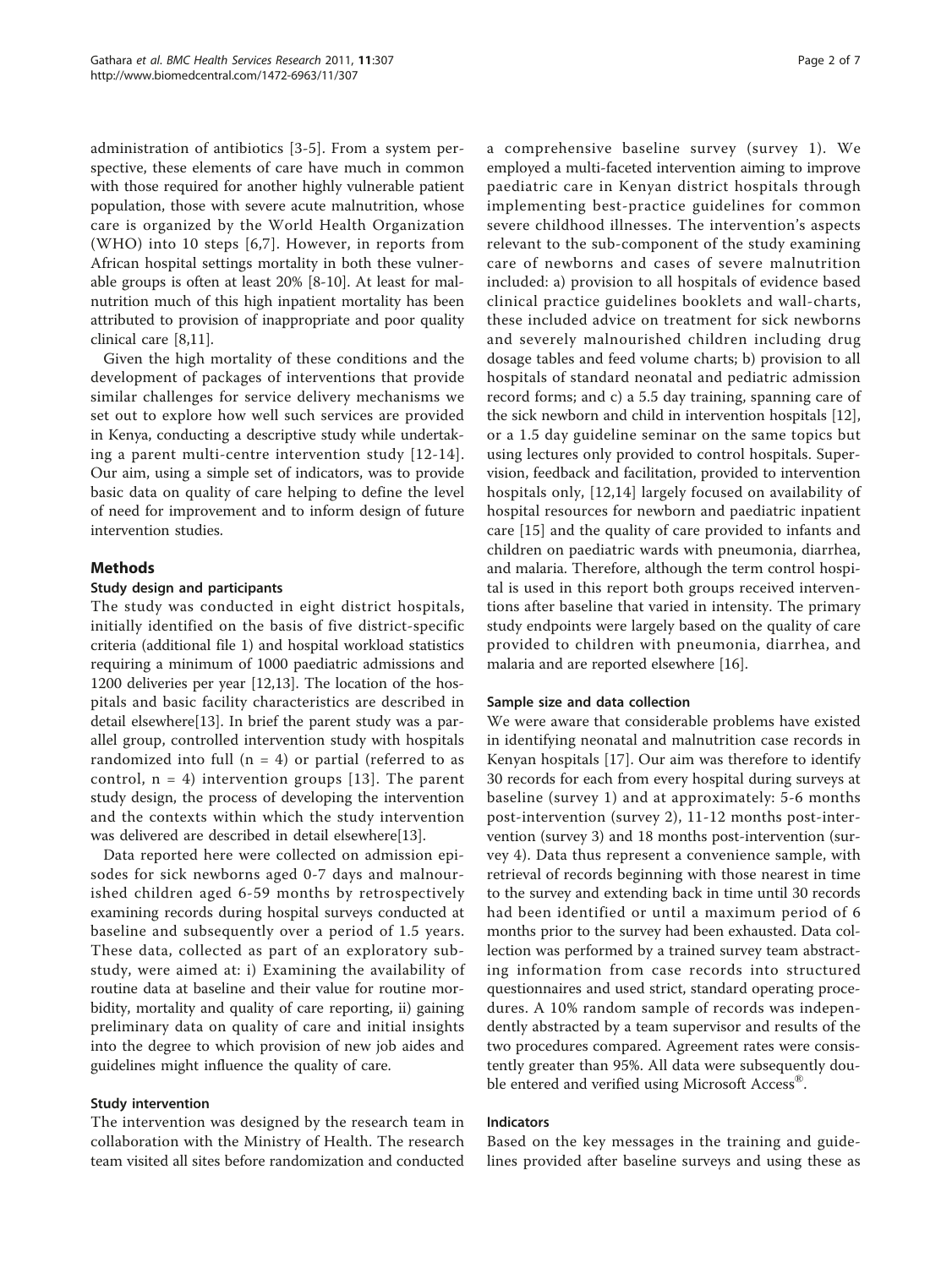reference standards we developed quality of care indicators before the start of the study for both patient groups. These are shown in additional file [2\[7,](#page-5-0)[18\]](#page-6-0).

# Analysis

We present results at baseline for our set of key indicators for the 8 hospitals individually and as pooled, weighted group summaries. Because there are a relatively limited number of observations from each survey we pooled postbaseline data across surveys 2 to 4 within hospitals. We then calculated weighted group summaries (intervention, control and all hospitals) to ensure each site contributed equally to any overall group measure. We present data on intervention and control hospital groups separately postbaseline as they were treated differently during the intervention period. However, we do not report 95% confidence intervals around summary estimates since these are not based on a random sample of all records and would suggest spurious precision. Thus, we suggest findings of this study are interpreted as illustrative only with post-randomization data in the intervention and control groups primarily providing an initial indication of care under better than typical conditions over a 1.5 years period. All analyses were undertaken using Stata v11 (StataCorp, Texas, USA). Scientific and ethical approval for the study was obtained from the Kenya Medical Research Institute National Scientific and Ethical Review Boards and study hospital management teams provided assent for inclusion before baseline surveys.

# Results

# Newborns

We anticipated evaluating 960 inpatient neonatal admission episodes but were able to retrieve a total of 798 (83%) records for these analyses with some imbalance between sites. Of these 52% (418/798) were from hospitals in the intervention arm. Based on hospital clinicians' diagnoses, and assuming the first recorded was the primary diagnosis, available data suggest that prematurity/ very low birth weight (313 (39%)), birth asphyxia (212 (27%)), neonatal sepsis (131 (16%)) and neonatal respiratory distress syndrome (89 (11%)) were the commonest major causes of admission. The overall inpatient neonatal mortality, where data on outcome were available, was 38% (241/639, additional file [3](#page-5-0)). The mortality rates for low-birth weight infants (<2000 gm) and infants with estimated gestation ≤35 weeks were 51% (111/219) and 54% (76/140) respectively. Where data are available they indicate that 28% (196/698) of neonates were born outside the hospital, with two sites contributing more than 50% of these out-born infants.

# Baseline findings

At baseline 189 records were available and examined across the 8 hospitals. The median assessment score we

used was an index based on documentation of core clinical signs and symptoms, it had a range from 0 (documentation completely absent) to 28 (perfect documentation). A median score of 2 (inter-quartile range, IQR, 1-4) was observed at baseline, indicating extremely poor routine clinical documentation of admission episodes. The median (IQR) crystalline penicillin dose for infants  $\langle 7 \rangle$  days old (n = 30) was almost twice that recommended with 34% (15/44) of penicillin prescriptions being for an inappropriate four times daily regimen. Of gentamicin prescriptions with dose, weight and frequency documented, once daily dosing was rarely used (3/28, 11%). The total number of high doses for gentamicin was 25% (7/28). Vitamin K was prescribed in only 10% (19/189) newborns, all from only 3 sites. As documentation of clinical status was very poor it was not possible to establish which newborns met criteria indicating a probable need for oxygen and/or assisted feeding. Thus results for these indicators at baseline cannot be provided although 46% (87/189) had some form of feeding prescribed.

# Post-intervention findings

Post-baseline 609 records were examined, hospitals contributed between 43 and 100 records from the 3 surveys. The NAR was used in 84% (278/332) records in intervention hospitals and 56% (156/277) records in control hospitals. The median (IQR) documentation score for the 28 core clinical signs was 26 (24 - 27) and 22 (17 - 26) in intervention and control groups respectively if the NAR was used, while the median (IQR) documentation score where the NAR was not used was 24 (12 - 26) and 2 (2 - 5) in intervention and control sites respectively.

Post-intervention the median (IQR) crystalline penicillin dose fell for newborns aged less than 7 days to about the recommended dose 113000 (100000 - 200000) iu/ kg/day in intervention and control hospitals. Use of once daily gentamicin increased substantially to over 85% overall. The median dosage in mg/kg/day for children weighing 2 kg or more and <7 days old was close to that recommended in the guidelines (5 mg/kg/day), however, in the small number of newborns aged <7 days and weighing less than 2 kg where guidelines recommended 3 mg/kg/day the median dose of gentamicin was similar to that recommended for those weighing >2 kg (5 mg/kg/day). Overall proportions of neonates receiving a high dose of gentamicin were 46% (36/78) in the intervention arm and 29% (10/34) in the control arm. Vitamin K was prescribed in 51% (169/332) in the post-baseline period in the intervention arm and 37% (101/276) in the control arm.

Improved documentation post baseline, particularly in intervention sites, allowed examination of indicators of supportive care. Thus, 68% (227/332) and 29% (80/277)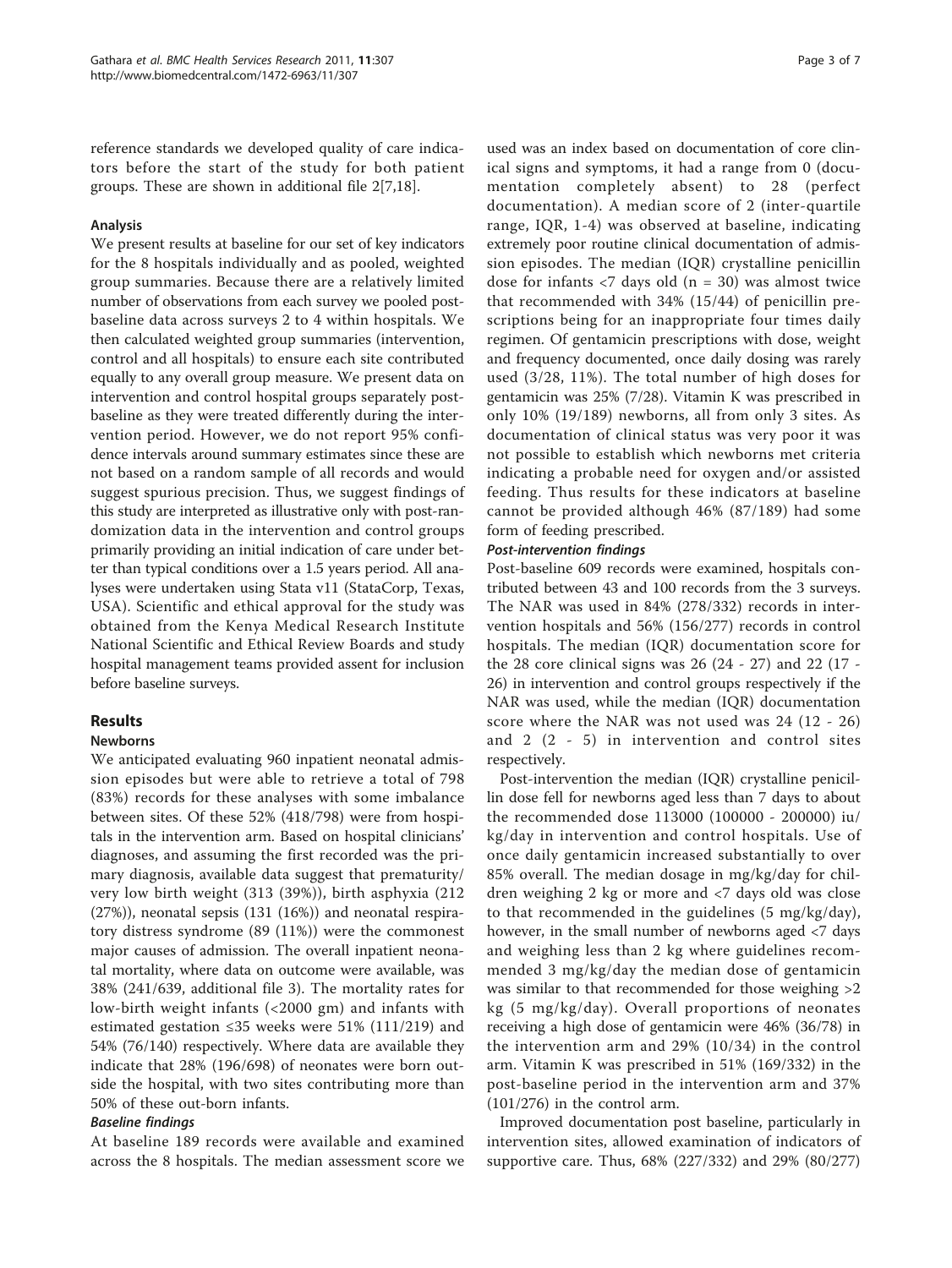of neonates in intervention sites and control sites respectively had sufficient core clinical signs documented to estimate a sick newborn's likely need for oxygen. Of those likely to have required oxygen (additional file [2\)](#page-5-0), the proportions of those prescribed it was half or less and prescriptions with flow-rate and route of oxygen administration clearly indicated were provided in less than 20%. Similarly the proportions of neonates estimated to require assisted feeding (additional file [2](#page-5-0)) and with no apparent contraindication were 69% (228/ 332) and 42% (115/277) in intervention and control sites respectively. Of these 16% (36/228) and 10% (12/115) had features to suggest a likely need for feeds in intervention and control sites respectively. The proportion actually prescribed feeds was similar in intervention and control hospitals at approximately 60% but fewer than 30% had a correct, age-specific, volume per kilogram body weight regimen prescribed.

# Malnutrition

In total 521 case records of children with a discharge or Health Information Systems (HIS) diagnosis of severe malnutrition were evaluated, with 79% (410/521) of these being in the post-intervention period. The median (IQR) age was 16 (11-24) months while the mean (SD) weight for age (WAZ) score was -2.4 (1.5) where weight was recorded ( $n = 394$ ). The overall mortality was 25% (124/496) where outcome data were available. Co-existing co-morbidities included dehydration 29% (123/424), pneumonia 21% (91/424), diarrhea 7% (30/424), malaria 10% (43/424), anemia 6% (25/424), meningitis 2% (8/ 424) and others 7% (29/424). Additional file [4](#page-5-0) shows the results from the severe malnutrition analysis.

#### Baseline findings

At baseline 111 case records were available for evaluation across the 8 hospitals. Assessment for clinical features of severe malnutrition was only documented in 5% (5/111), 41% (46/111) had a syndromic classification (marasmus, kwashiorkor or marasmic-kwashiorkor) while the remainder had only a general label of 'severe malnutrition'. The proportion of children with a documented random blood sugar (RBS) or who had dextrose given presumptively at admission, Step 1, was 4% (4/ 111) while temperature was documented for 25% (38/ 111) of the children. Of the 59% (66/111) children diagnosed as dehydrated none were correctly prescribed ReSoMal; 33% (22/66) were prescribed Oral Rehydration Solution (ORS) while 32% (21/66) were probably incorrectly prescribed intravenous fluids although shock was not documented. Crystalline penicillin in combination with gentamicin and metronidazole are recommended by Kenyan guidelines as empiric therapy of sick children with severe malnutrition admitted to hospital. At baseline penicillin and gentamicin were prescribed routinely

to 66% (37/54) and 48% (30/57) in intervention and control hospitals respectively but very few children were prescribed metronidazole 4% (4/111). Of the four recommended micronutrients (vitamin A, zinc, folic acid and multivitamins) at least one was prescribed for 32% (35/111) children although none were prescribed vitamin A. At least one inappropriate drug (either iron or a de-worming agent that are not recommended before 7 days of admission) was prescribed in 28% (31/111) of cases. The proportion of children with feeds prescribed was 84% (93/111) however none of these were of the correct feed type and volume.

#### Post-intervention findings

At follow-up 410 records were available, with marked heterogeneity between sites for case numbers; in total 67% (275/410) were from intervention hospitals. There was considerable change in the use of standard syndromic classifications as diagnoses with 90% (246/275) and 82% (106/ 135) cases using classifications recommended by guidelines in intervention and control hospitals respectively. Of these 50% (134/275) and 35% (46/135) had a syndromic classification compatible with the clinical data recorded in intervention and control sites respectively.

Step 1 and 2 management of these cases were documented in 16% (79/410) and 56% (244/410) cases. Step 3 concerns management of dehydration, of 62% (252/ 410) children diagnosed as dehydrated only 1% (3/252) were correctly managed with ReSoMal; 27% (68/252) were prescribed ORS while 26% (66/252) were prescribed intravenous fluids despite none being in shock. Shock was diagnosed in 21% (53/252) and of these 21% (11/53) were prescribed the correct intravenous fluid.

Step 5 spans treatment of infections, about half had penicillin and gentamicin prescribed in the post-intervention period while metronidazole was prescribed a little more often than at baseline at 16% (45/275) in intervention hospitals and 9% (12/135) in control hospitals. Of those prescribed penicillin and gentamicin 54% (143/231) had the correct dose per kilogram per day. Step 6 advises appropriate micronutrient supplementation. At least one of the recommended micronutrients was prescribed to 75% (203/275) and 59% (88/135) cases in intervention and control hospitals respectively. Vitamin A supplementation improved from 0% at baseline to 51% (134/275) in intervention and 39% (58/135) in control sites. Of these over 80% had a correct dose for age. However, inappropriate drug prescription of either iron or a de-wormer persisted at 23% (62/275) and 43% (58/135) in intervention and control hospitals respectively.

Step 7, feeds were initiated on admission in 64% (267/ 410) of the children and although none of the feeds were of the correct type or volume at baseline, 61% (162/275) and 35% (53/135) were of the correct type in intervention and control hospitals post-baseline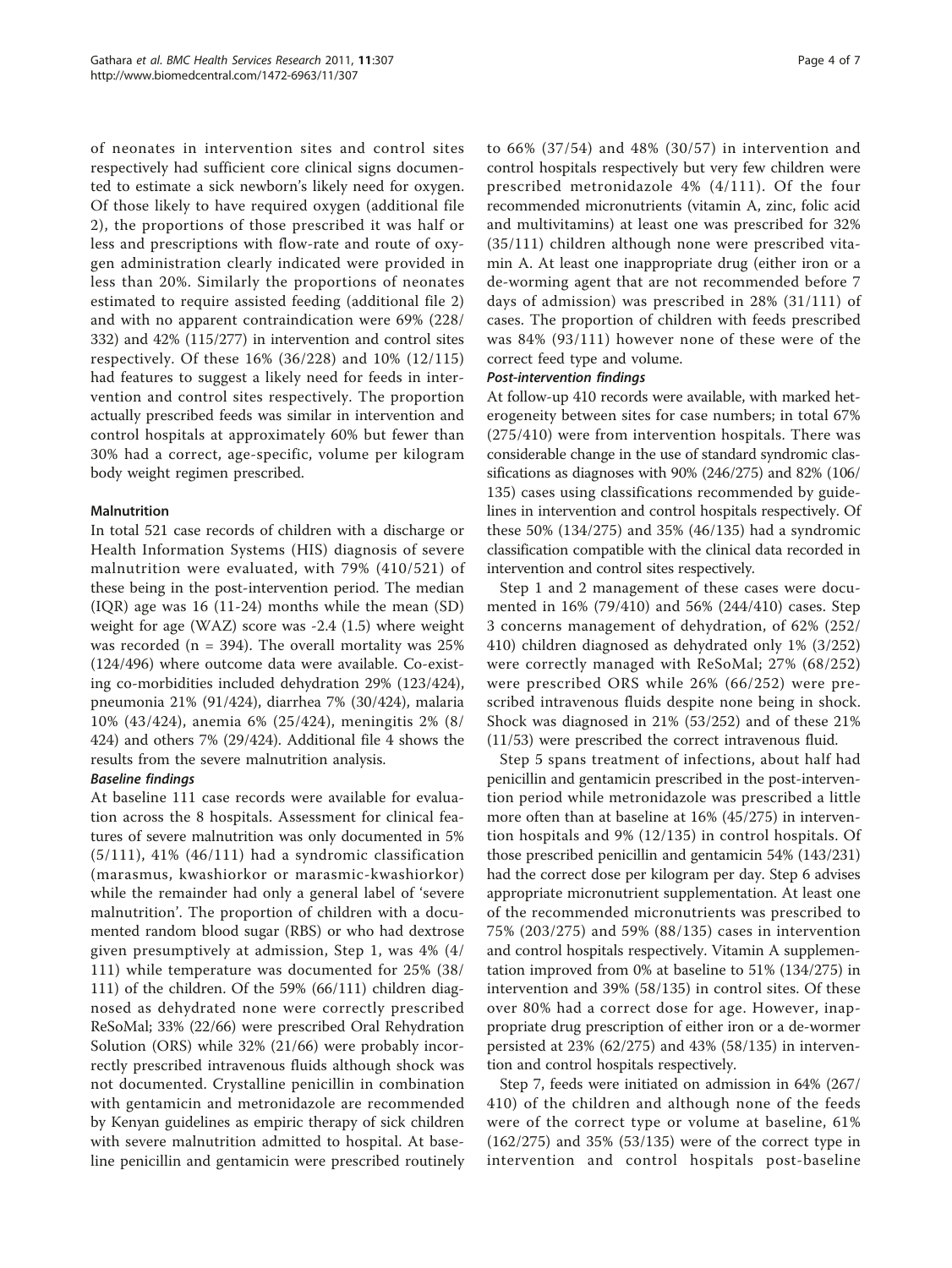respectively. However, only small improvements were achieved in the correctness of feed volume. Overall correct initial feed therapy (correct feed type and volume combined) was 12% (33/275) and 4% (2/135) in intervention and control sites respectively.

#### **Discussion**

We and others have previously reported poor quality of care for children with common, severe illnesses in lowincome country hospitals [[17,19](#page-6-0)-[21\]](#page-6-0). Others have reported high specific case fatality rates in African hospitals for sick newborns and children with severe malnutrition [[8](#page-5-0)-[10](#page-5-0)]. Our baseline data indicate, despite these reports and the production of international guidelines aimed at reducing mortality, that care for such vulnerable groups remains poor, at least in rural Kenyan hospitals. The inadequacies in care, particularly that for neonates, at levels of the health system expected to provide expertise, supervision and leadership in support of primary care are of major concern and threaten progress towards the 4<sup>th</sup> Millennium Development Goal.

Inadequacies or errors in care spanned use of basic antibiotics including penicillin and gentamicin. These drugs have been recommended for neonatal sepsis and severe malnutrition for decades and are used by health workers in probably tens of thousands of doses annually for neonatal sepsis in Kenya alone. Gentamicin is also being considered internationally for use by community health workers [[22-24\]](#page-6-0). In the post-baseline period, after provision of guidelines, penicillin dosing improved. However, errors remained common for gentamicin prescriptions. Often it seemed errors were because prescribers were unaware of, or failed to consider, the specific dosing requirements for newborns in the first week of life. Poor prescribing was not confined to neonatal care however. Vitamin A, that can prevent blindness in children with severe malnutrition, was not prescribed to children at baseline although there was improvement in the post-baseline period. The results we report are a major concern given the critical importance now given to providing essential packages of care [\[5](#page-5-0)[,25](#page-6-0)-[28](#page-6-0)].

A report from these study hospitals at baseline on their readiness to provide newborn care indicates that they were ill prepared [\[15\]](#page-6-0) and this may explain why care for newborns and those with malnutrition seemed to improve relatively little. However, in a recently published paper by Ayieko and colleagues[[16\]](#page-6-0) evaluating the parent study in these hospitals it was demonstrated that face to face feedback of performance, supportive supervision and provision of a local facilitator but no additional material resources did result in improvements of paediatric care and the readiness for providing care over the same period. Although the data for newborn care and care of those with malnutrition is poorer quality,

the findings presented and experience during the intervention, suggest that a lower emphasis placed on supervision and feedback in these clinical areas may have contributed to their generally poorer performance improvement. In addition our experience suggests that health workers, who often receive as little as 2 weeks training in neonatal care, had limited knowledge and skills on the use of essential drugs or appropriate supportive care including feeding in vulnerable, often preterm, babies and children with severe malnutrition. Such shortcomings emanate from limitations in basic training for many health workers.

The other striking finding of our study is that it would appear almost impossible to make any reasonable assessment of neonatal care based on routine hospital records. Although we targeted a total of 960 records (i.e. 30 case records per site per survey) for each patient group record retrieval was as low as 7 newborn records per site per 6 months inter-survey period, a rate clearly inconsistent with likely workloads. Unfortunately even if records are present clinical documentation is often so poor that it is impossible to assess the adequacy of practice with even mortality data often missing. Such failings indicate an inability to assess quality of care, adequacy of intervention coverage and outcomes for newborns, all of which are essential to understanding health system performance.

Consistent with findings from other studies [[29](#page-6-0)-[36](#page-6-0)] and in the context of an intervention programme, there was marked improvement in case-specific documentation if a structured form was used, however it is difficult to quantify the extent to which this represented actual improvement of care - and this problem is an inevitable consequence of assessing quality from routine records in any setting. However, we are confident that changes in drug prescribing would lead to changes in actual care delivered and the changes observed in this area are similar to those in other areas [[16\]](#page-6-0).

Although standardized admission record forms may have the drawback of taking up more clinician time while staff become familiar with them the direct benefits of comprehensive evaluation, that may prompt more complete problem identification and consequently better treatment, would appear to outweigh this problem, particularly as there may be indirect benefits of decreased cost to the health system due to better use of resources. More efficient methods of clinical data collection could result from introduction of electronic medical records systems which have the further advantage of employing inbuilt clinical decision support systems and periodic reports. However such interventions will be limited by the availability of funds, expertise and electricity in many resource limited settings.

The data we report have several limitations. These include: a relatively small number of hospitals studied;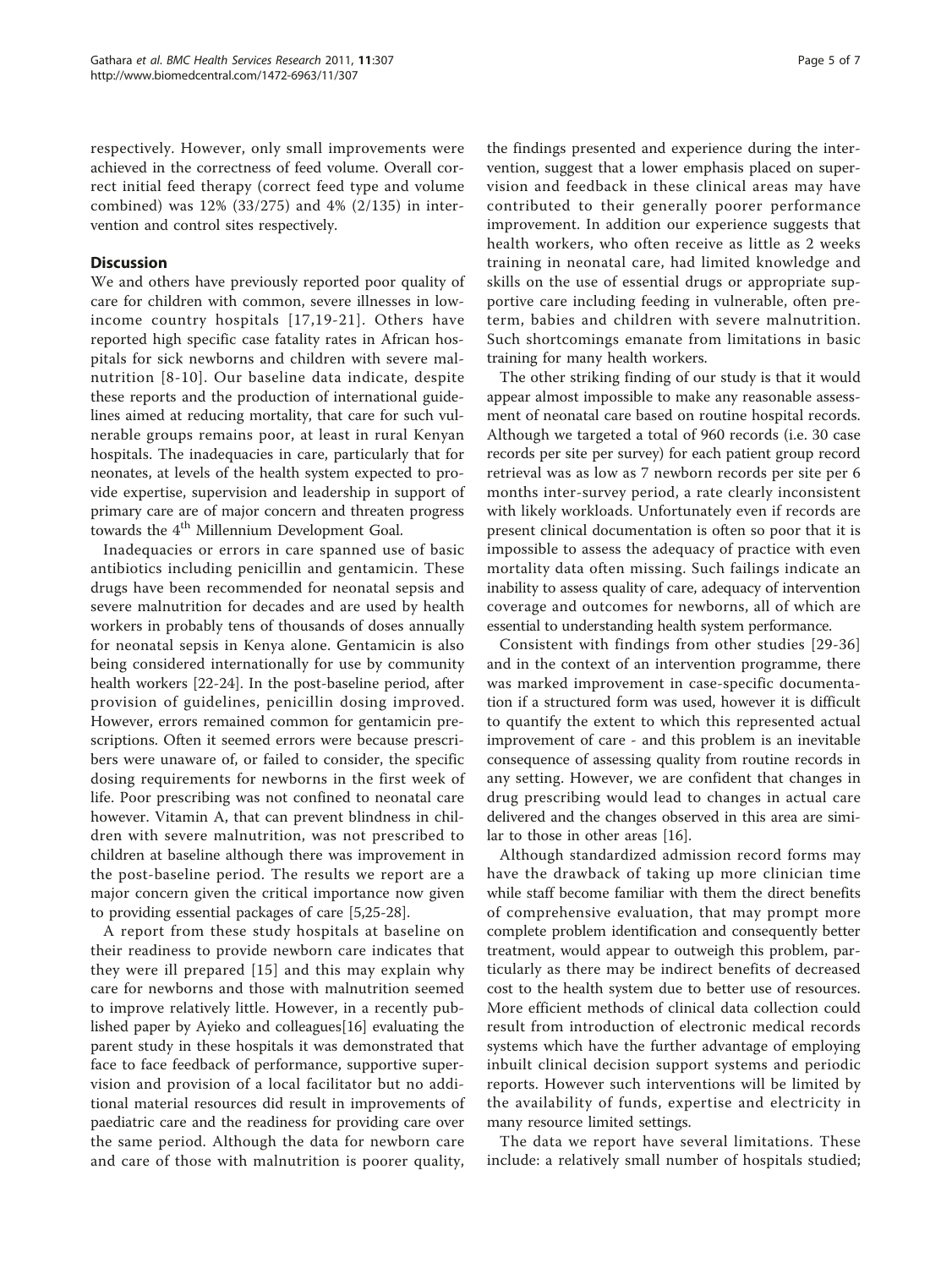<span id="page-5-0"></span>the potential for selection bias at the point of record retrieval; possible ascertainment bias at the point of data abstraction from written records; misclassification of cases when populating quality indicators; and, the implicit assumption that the written records reflect actual practice. Despite this we feel our data still provide useful insight into the process and quality of care provided to newborns and severely malnourished children in Kenyan rural hospitals. Data of this type are rarely reported and we suspect, but cannot confirm, that data from Kenya may be indicative of problems present much more widely in low-income African settings given reports of poor quality of care for children in the region [[37](#page-6-0)].

#### Conclusion

In conclusion, our preliminary data indicate that many health workers at hospital level are unable to provide appropriately planned care for sick newborns or children with severe malnutrition. Inadequacies are seen in key tasks such as prescription of antibiotics and feeds even when resources are available and after provision of guidelines. Further, without improvements in hospital based information systems it will be impossible to know whether the frequent calls for deployment of and investment in interventions to improve care are being heeded. Problems exist despite a long history of development and formulation of international, and adapted national, guidelines. Future research should examine therefore how best to implement better care in rural hospitals, enabling them to serve their expected role in global efforts to reduce neonatal and child mortality in lowincome settings such as Kenya.

# Additional material

[Additional file 1: C](http://www.biomedcentral.com/content/supplementary/1472-6963-11-307-S1.DOC)haracteristics of study sites. This file contains a table with the various characteristics of study hospitals considered before inclusion into the study.

[Additional file 2: P](http://www.biomedcentral.com/content/supplementary/1472-6963-11-307-S2.DOC)erformance indicators for newborns and severely malnourished children. This file contains a table with the definitions for the various neonatal and severe malnutrition performance indicators that guided the analysis.

[Additional file 3: N](http://www.biomedcentral.com/content/supplementary/1472-6963-11-307-S3.DOC)ewborn quality of documentation and care by **hospital and group**. This file contains a table with the results for the various indicators for neonates presented by hospital and group (intervention/control).

[Additional file 4: S](http://www.biomedcentral.com/content/supplementary/1472-6963-11-307-S4.DOC)evere malnutrition quality of documentation and care by hospital and group. This file contains a table with the results for the various indicators for severe malnutrition presented by hospital and group (intervention/control).

#### Acknowledgements

The authors are grateful to the staff of all the hospitals included in the study and colleagues from the Ministry of Public Health and Sanitation, the Ministry of Medical Services, the KEMRI/Wellcome Trust Programme for their assistance in the conduct of this study and the Wellcome Trust for providing funding for this work through a Wellcome Trust Senior Fellowship awarded to Dr. Mike English (#076827) and a Wellcome Trust core grant awarded to the KEMRI-Wellcome Trust Research Programme (#092654/Z/10/A). The funders had no role in the design, conduct, analyses or writing of this study nor in the decision to submit for publication. This work is published with the permission of the Director of KEMRI.

#### Author details

<sup>1</sup>KEMRI/Wellcome Trust Research Programme, Nairobi, Kenya. <sup>2</sup>Ministry of Public Health and Sanitation, Nairobi, Kenya. <sup>3</sup>Ministry of Medical Services Nairobi, Kenya. <sup>4</sup>Department of Paediatrics, University of Nairobi, Nairobi, Kenya. <sup>5</sup>Department of Paediatrics, University of Oxford, Oxford, UK

#### Authors' contributions

The idea for the study and its design were conceived by ME, with advice from AW, FW and AW. ME obtained the funding for this project. SN, JW, GI and ME provided and coordinated training and guideline dissemination; PA, NO, CO, SN, JW, GI, DG and ME were responsible for surveys, and data entry. DG, NO, and ME were responsible for data analyses and DG and ME prepared the initial draft manuscript. All authors reviewed the draft manuscript and provided input to and approval for the final version of the report.

#### Competing interests

The authors declare that they have no competing interests.

Received: 17 January 2011 Accepted: 11 November 2011 Published: 11 November 2011

#### References

- Rajaratnam JK, Marcus JR, Flaxman AD, Wang H, Levin-Rector A, Dwyer L, Costa M, Lopez AD, Murray CJ: Neonatal, postneonatal, childhood, and under-5 mortality for 187 countries, 1970-2010: a systematic analysis of progress towards Millennium Development Goal 4. Lancet 2010.
- 2. Black RE, Morris SS, Bryce J: [Where and why are 10 million children dying](http://www.ncbi.nlm.nih.gov/pubmed/12842379?dopt=Abstract) [every year?](http://www.ncbi.nlm.nih.gov/pubmed/12842379?dopt=Abstract) Lancet 2003, 361(9376):2226-2234.
- WHO: Newborn care until the first week of life: Clinical practice pocket book. WHO Press, World Health Organization 2009.
- 4. WHO: Managing Newborn Problems: A guide for doctors nurses and midwives. World Health Organization 2003.
- 5. Darmstadt GL, Bhutta ZA, Cousens S, Adam T, Walker N, de Bernis L, Lancet Neonatal Survival, Steering T: [Evidence-based, cost-effective interventions:](http://www.ncbi.nlm.nih.gov/pubmed/15767001?dopt=Abstract) [how many newborn babies can we save?](http://www.ncbi.nlm.nih.gov/pubmed/15767001?dopt=Abstract) Lancet 2005, 365(9463):977-988.
- 6. Ashworth A, Khanum S, Jackson A, Schofield C: Guidelines for the inpatient treatment of severely malnourished children. World Health Organization 2003.
- 7. WHO: Pocket book of hospital care for children: Guidelines for the management of common illnesses with limited resources. Geneva: World Health Organization 2005.
- Schofield C, Ashworth A: [Why have mortality rates for severe](http://www.ncbi.nlm.nih.gov/pubmed/8706239?dopt=Abstract) [malnutrition remained so high?](http://www.ncbi.nlm.nih.gov/pubmed/8706239?dopt=Abstract) Bull World Health Organ 1996, 74(2):223-229.
- 9. Bejon P, Mohammed S, Mwangi I, Atkinson SH, Osier F, Peshu N, Newton CR, Maitland K, Berkley JA: [Fraction of all hospital admissions and](http://www.ncbi.nlm.nih.gov/pubmed/19064524?dopt=Abstract) [deaths attributable to malnutrition among children in rural Kenya.](http://www.ncbi.nlm.nih.gov/pubmed/19064524?dopt=Abstract) Am J Clin Nutr 2008, 88(6):1626-1631.
- 10. English M, Ngama M, Musumba C, Wamola B, Bwika J, Mohammed S, Ahmed M, Mwarumba S, Ouma B, McHugh K, et al: [Causes and outcome](http://www.ncbi.nlm.nih.gov/pubmed/12716721?dopt=Abstract) [of young infant admissions to a Kenyan district hospital.](http://www.ncbi.nlm.nih.gov/pubmed/12716721?dopt=Abstract) Arch Dis Child 2003, 88(5):438-443.
- 11. Ashworth A, Chopra M, McCoy D, Sanders D, Jackson D, Karaolis N, Sogaula N, Schofield C: [WHO guidelines for management of severe](http://www.ncbi.nlm.nih.gov/pubmed/15064029?dopt=Abstract) [malnutrition in rural South African hospitals: effect on case fatality and](http://www.ncbi.nlm.nih.gov/pubmed/15064029?dopt=Abstract) [the influence of operational factors.](http://www.ncbi.nlm.nih.gov/pubmed/15064029?dopt=Abstract) Lancet 2004, 363(9415):1110-1115.
- 12. English M, Irimu G, Wamae A, Were F, Wasunna A, Fegan G, Peshu N: [Health systems research in a low-income country: easier said than done.](http://www.ncbi.nlm.nih.gov/pubmed/18495913?dopt=Abstract) Arch Dis Child 2008, 93(6):540-544.
- 13. English M, Ntoburi S, Wagai J, Mbindyo P, Opiyo N, Ayieko P, Opondo C, Migiro S, Wamae A, Irimu G: [An intervention to improve paediatric and](http://www.ncbi.nlm.nih.gov/pubmed/19627588?dopt=Abstract) [newborn care in Kenyan district hospitals: understanding the context.](http://www.ncbi.nlm.nih.gov/pubmed/19627588?dopt=Abstract) Implement Sci 2009, 4:42.